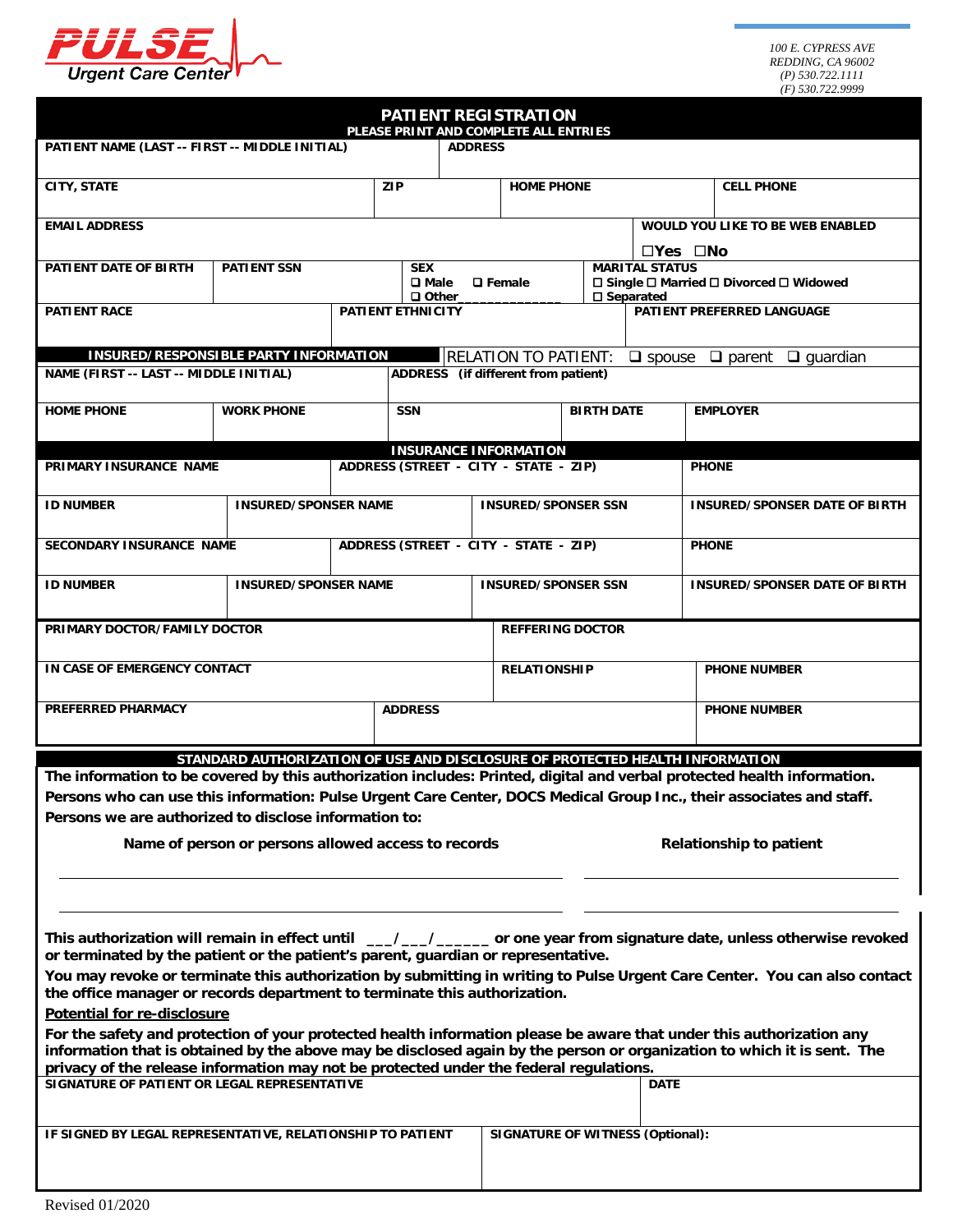

#### **IMPORTANT SERVICE FEE INFORMATION**

#### **SERVICE ALERT**

**Self-pay patients (patients seen without insurance)** 

**Are responsible for urine analysis, strep tests, injected medications, breathing treatments, etc. received as treatment during your visit. These fees are due after treatment is rendered and prior to leaving the facility. If you receive additional services and fees are not collected for any reason you will receive a bill.**

#### **X-Ray Services**

**If you receive x-ray services at the clinic during your visit you will receive two separate bills. You will be billed for the technical component (**the taking of the x-ray**) by Pulse Urgent Care staff, and you will be billed separately from Medical Doctor's Imaging (MDI) for the reading of the x-ray (**radiologist report and diagnosis**).**

**Laboratory Services**

**Labs drawn on the premises are billed by Orville Hospital and not Pulse Urgent Care Center. The lab provided as a convenience to our patients but is NOT part of Pulse Urgent Care Center and services are not billed through Pulse Urgent Care Center. We have no responsibility for fees that are established through Orville Hospital. If you have questions regarding lab fees please as your phlebotomist.**

| SIGNATURE (Patient or, if minor Signature of parent or guardian) | <b>DATE</b> |
|------------------------------------------------------------------|-------------|
|                                                                  |             |
|                                                                  |             |

## **IMPORTANT INSURANCE INFORMATION AND ACKNOWLEDGEMENT**

**PULSE URGENT CARE CENTER IS NOT CONTRACTED WITH ANY OF THE FOLLOWING INSURANCE PLANS**

- **1. MEDI-CAL 3. PARTNERSHIP HEALTHCARE**
- **2. KAISER (**ANY PLAN**) 4. MEDI-CAID (**ANY STATE PROGRAM**)**

**We do not accept any HMO plan of any kind including Medicare, Anthem Blue Cross, Blue Shield, Medi-Cal, Medicaid, etc. – Regardless if we are contracted with the individual health plan. IF YOU HAVE AN HMO PLAN AND STILL CHOOSE TO BE SEEN YOU ARE RESPONSIBLE FOR THE CHARGES INCURRED DURING YOUR VISIT. Charges and fees are due at the time services are rendered.**

**We do not bill Medi-Cal or Partnership Healthcare as a secondary insurance to any commercial insurance plan. WE ARE NOT CONTRACTED WITH THEM AND WILL NOT RECEIVE PAYMENT.**

**Signing below will be considered acknowledgement and agreement to the above policies. You are agreeing that you have been made aware of our insurance billing restrictions and will be held financially responsible if you choose to be seen/treated at Pulse Urgent Care Center. If you have any of these insurance plans and choose to be seen you will be charged as Self-Pay for services payable to Pulse Urgent Care Center and will receive our cash pay discount. Fees are due at the time of service. SIGNATURE AND DATE ARE REQUIRED FOR SERVICES TO BE RENDERED.**

| SIGNATURE (Patient or, if minor Signature of parent or guardian) | <b>DATE</b> |  |  |
|------------------------------------------------------------------|-------------|--|--|
| Medical/Insurance Assignment of Benefits                         |             |  |  |

**All co-pays, co-insurance and deductibles are payable at the time of service. These fees will be collected at check-in if they are known in advance; otherwise they will be collected at the time of check-out.**

**I hereby authorize payment of medical benefits to Pulse Urgent Care Center, DOCS Medical Group, Inc. and affiliated MD's, NP's, PA's to release and request any medical records from and to other health care providers, medical institutions, or insurance companies on my behalf. I authorize the holder of medical information needed to determine these benefits payable to related services. I understand I am financially responsible for charges not covered by this assignment.**

**In Medicare assigned cases, the physician or supplier agrees to accept the charge determination of the Medicare carrier as full charge, and patient is responsible only for the deductible, co-insurance and non-covered services. Co-insurance and deductible are based on the Medicare carrier.**

**I understand my signature requests that payment be made and authorizes release of medical information necessary to pay the claim. If other health insurance is indicated in item 9 of the CMS 1500 form or elsewhere on other approved claim forms or electronically submitted claims, my signature authorizes releasing of the information to the insurer or agency shown.**

**I acknowledge that I have read this medical practice's Notice of Privacy Practices (posted in lobby). I further acknowledge that I will be offered a copy of any amended Notice of Privacy Practices as they occur.**

**There will be a \$25.00 charge for any returned checks and all unpaid balances will be required to be paid with either cash, debit or credit card. If my account is sent to a collection agency, I agree to pay all collection and attorney fees.**

| SIGNATURE (Patient or, if minor Signature of parent or guardian) | <b>DATE</b> |
|------------------------------------------------------------------|-------------|
|                                                                  |             |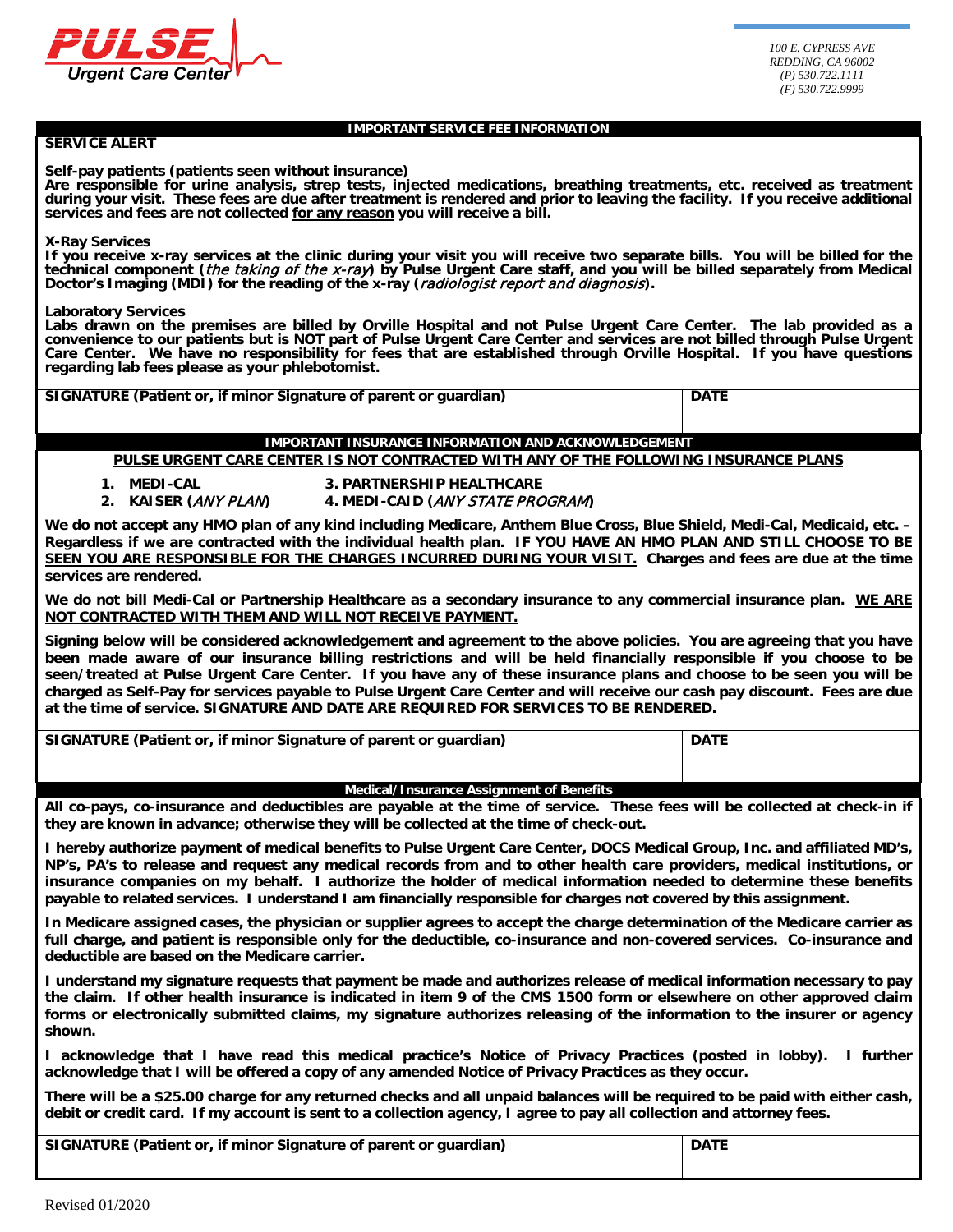

### **PATIENT/VISITOR CELL AND MOBILE DEVICE POLICY**

At Pulse Urgent Care Center, DOCS Medical Group, Inc., our patients are at the center of everything we do. Among our many priorities, we value and respect the privacy of our patients, visitors and our staff. This is our policy regarding personal cell phones and mobile device usage while on the premises.

## **Patients and visitor can use their personal cell phones and mobile devices in the following areas:**

- Outside of the building
- Common/Public areas, such as waiting rooms or foyer

Please be considerate of the patients around you. Remember conversations can be heard and you may not have the privacy you think, quiet voices, do not act disruptive or disrespectful manner. Patients engaging in disruptive and/or disrespectful conversations will be asked by staff to continue their conversation outside of the building. You are responsible for your own safety and security while using your cell phone and/or mobile device.

**Our Priority is to deliver quality patient care. For us to do that, use of cell phones and mobile devices by patients, family and friends is prohibited in patient care areas:**

- In patient rooms while treatment evaluations or activities are occurring with the medical assistants, nurses or providers.
- $\cdot \cdot$  In the procedure rooms, no pictures or video recording are allowed at any time.
- **Medical assistants are not required to locate you outside if you are using your cell phone or mobile device. If you are outside having a conversation when your called back to be seen the medical assistant will call your name a maximum of three (3) times before they will move to the next patient.**

**Our providers may take a picture of an injury/wound for documentation in the patient's chart only. This will be done with the permission of the patient or patient guardian if patient is a minor.**

**PLEASE DO NOT** take, share or post pictures, recordings or videos of Pulse Urgent Care Center Doctors, PAs, RNs, Medical Assistants, Receptionists or other patients/visitors without their explicit permission to do so. This includes but is not limited to group treatment settings, joyous occasions, etc. Without permission to do so would violate the privacy rights of each person.

We have the right to ask you to stop using your cell phone or mobile devices and/or recording for violation of **our policy.**

If you refuse and you are not receiving emergency care/treatment, we may stop your visit and ask you to leave the clinic. If you are a visitor or family member, we may ask you to leave even if treatment of the patient continues.

**PRIVACY IS EVERYONE'S RESPONSIBILITY AND RIGHT, WE APPRECIATE YOUR COOPERATION IN THIS MATTER.**

| SIGNATURE OF PATIENT OR LEGAL REPRESENTATIVE               | <b>DATE</b>                      |
|------------------------------------------------------------|----------------------------------|
|                                                            |                                  |
|                                                            |                                  |
|                                                            |                                  |
| IF SIGNED BY LEAGE REPRESENTATIVE, RELATIONSHIP TO PATIENT | SIGNATURE OF WITNESS (optional): |
|                                                            |                                  |
|                                                            |                                  |
|                                                            |                                  |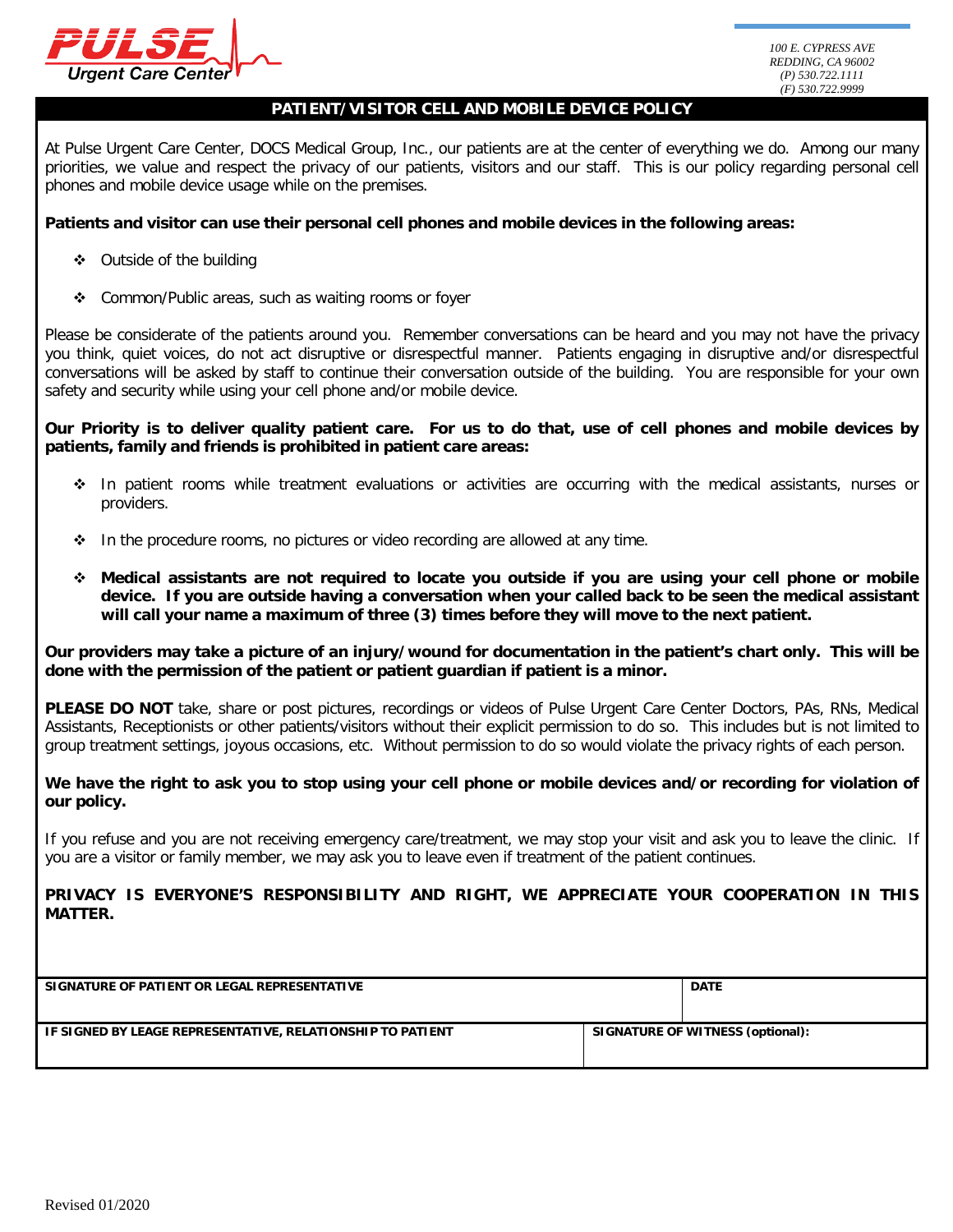

# **MEDICAL TREATMENT CONSENT PATIENT NAME PATIENT DATE OF BIRTH Consent for treatment:** Knowing that I (or the patient indicated above) desires evaluation and/or treatment at Pulse Urgent Care Center/DOCS Medical Group INC., I voluntarily consent to such care. I consent to routine diagnostic procedures, including but not limited to x-rays, blood draw, laboratory tests, administration of medicine and medical or surgical treatment by physicians, physician assistants, nurses, technicians, medical assistants or other healthcare professional staff members of Pulse Urgent Care Center and/or DOCS Medical Group, INC and other health care providers who may be called upon to consult or assist in my care as deemed necessary by my treating physician. I am aware that the practice of medicine is not an exact science and I acknowledge that no guarantees have been made to me as to the results of my examination or treatment at Pulse Urgent Care Center/DOCS Medical Group, INC. I acknowledge the treatment at Pulse Urgent Care Center/DOCS Medical Group, INC is intended to address specific episodic illnesses or injury and is not intended to substitute for comprehensive care in lieu of a primary care physician or other specialized physician. In order to provide the best chance for successful treatment I accept responsibility to follow the advice of my treating physician including compliance with medications, discharge instructions and re-evaluation with follow up for referral physicians. I agree to return to the clinic or seek care in an Emergency Department of a hospital if my condition substantially changes. I further agree to hold harmless the physicians and staff of Pulse Urgent Care Center/DOCS Medical Group, INC should I fail to comply with the above conditions. Patients at Pulse Urgent Care Center/DOCS Medical Group, INC will be treated regardless of race, color, age, national origin, disability or religion. Notwithstanding the above criteria, Pulse Urgent Care Center/DOCS Medical Group, INC reserves the right to refuse service to any individual who may have an unpaid balance, exhibits rude or disruptive behavior or any other reason at the discretion of the physician on duty. This consent shall remain in force until such time as it is specifically revoked. **SIGNATURE OF PATIENT OR LEGAL REPRESENTATIVE DATE IF SIGNED BY LEAGE REPRESENTATIVE, RELATIONSHIP TO PATIENT SIGNATURE OF WITNESS (optional) CONSENT TO TREAT MINOR** I, \_\_\_\_\_\_\_\_\_\_\_\_\_\_\_\_\_\_\_\_\_\_\_\_\_\_\_\_\_\_\_\_\_\_\_\_\_\_\_\_\_\_\_\_\_, parent or legal guardian of \_\_\_\_\_\_\_\_\_\_\_\_\_\_\_\_\_\_\_\_\_\_\_\_\_\_\_\_\_\_\_\_\_\_\_\_\_\_, born on \_\_\_\_\_\_\_\_\_\_\_\_\_\_\_\_\_\_\_\_\_\_\_, do hereby consent to any medical care and the administration of anesthesia as determined by a physician to be necessary for the welfare of my child. This authorization is effective from \_\_\_\_\_\_\_\_\_\_\_\_\_\_\_\_\_\_\_\_\_ to \_\_\_\_\_\_\_\_\_\_\_\_\_\_\_\_\_\_\_\_\_ unless otherwise revoked in writing. **SIGNATURE OF PARENT OR LEGAL GAURDIAN DATE RELATIONSHIP TO PATIENT SIGNATURE OR WITNESS (optional)** The following information will assist in the care and treatment, however it is optional and is not required **Father's Phone number**  $\Box$  Home  $\Box$  Work  $\Box$  Cell  $\Box$  Primary contact **Mother's phone number**  $\Box$  Home  $\Box$  Work  $\Box$  Cell  $\Box$  Primary contact **Primary address for child**  Lives with father Lives with mother Lives with grandparent Foster Care Other